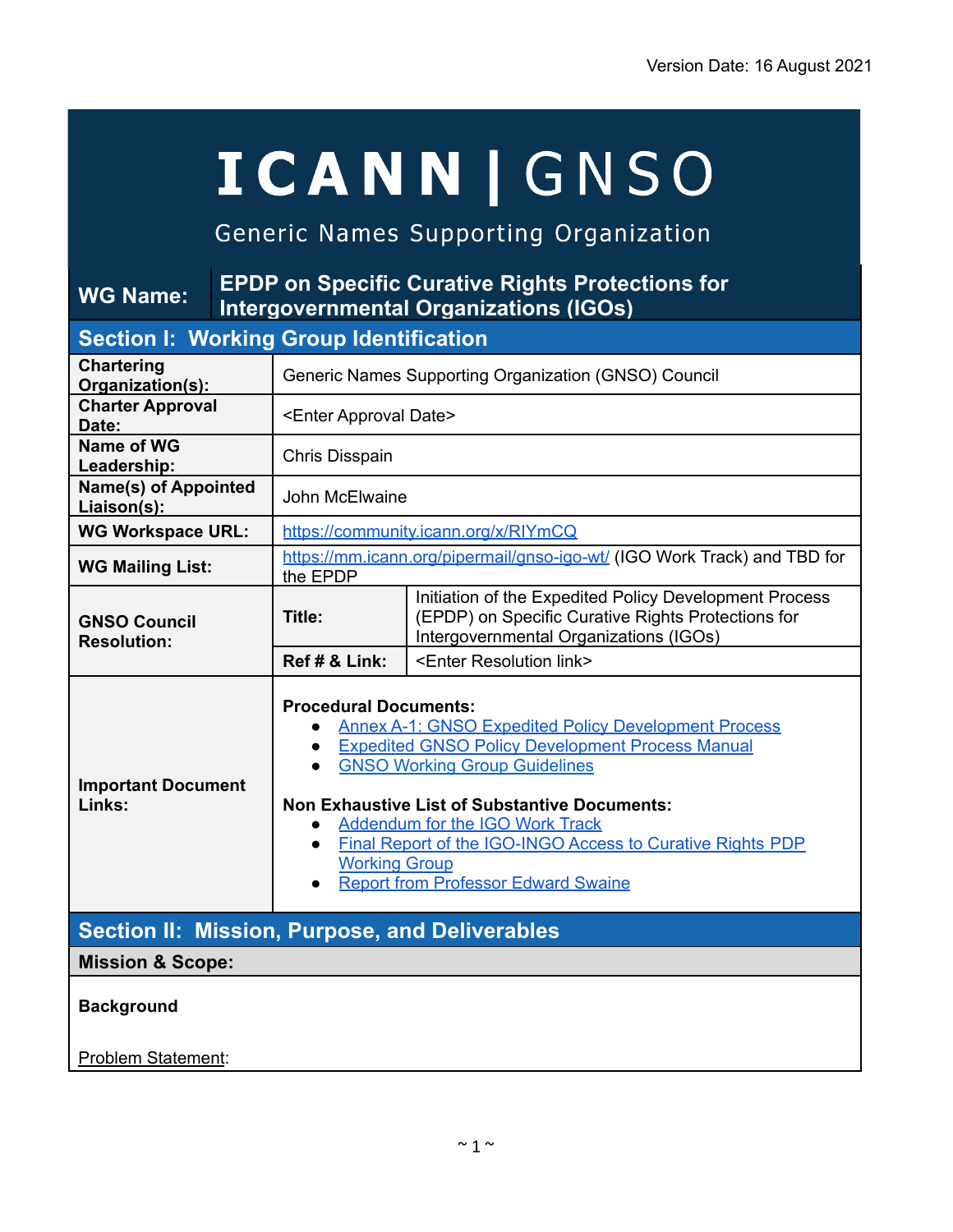One of the final recommendations from the GNSO IGO-INGO Access to Curative Rights Protection Mechanisms PDP Working Group which completed its work in July 2018 was that, in the admittedly rare case where:

(i) an IGO has prevailed in a Uniform Domain Name Dispute Resolution Policy (UDRP) or Uniform Rapid Suspension (URS) proceeding; and

(ii) the losing registrant files suit in a court of competent jurisdiction; and

(iii) the IGO successfully claims immunity from the jurisdiction of that court; then

(iv) the original UDRP or URS panel decision is to be set aside.

Assuming an IGO were able to avail itself of the UDRP or URS process, the effect of this recommendation is that the parties to the dispute will be placed in the original situation as if the UDRP or URS proceeding had never been commenced.

During the GNSO Council's deliberations over the final PDP recommendations, concerns were expressed as to whether this particular recommendation will:

(i) require a substantive modification to the UDRP and URS (notwithstanding that these two dispute resolution procedures are currently under consideration in the RPM PDP); and (ii) result in a potential reduction of the existing level of curative protections currently available to IGOs (notwithstanding the fact that the PDP had been chartered to determine "whether to amend the UDRP and URS to allow access to and use of these mechanisms by IGOs and INGOs …or whether a separate, narrowly-tailored dispute resolution procedure at the second level modeled on the UDRP and URS that takes into account the particular needs and specific circumstances of IGOs and INGOs should be developed").

Consequently, the GNSO Council did not approve this particular recommendation and in April 2019 tasked the Review of All Rights Protection Mechanisms in All gTLDs (RPM) PDP Working Group to "consider, as part of its Phase 2 work, whether an appropriate policy solution can be developed, to the extent possible, that is generally consistent with Recommendations 1, 2, 3 & 4 of the IGO-INGO Access to Curative Rights PDP Final Report and:

- 1. accounts for the possibility that an IGO may enjoy jurisdictional immunity in certain circumstances;
- 2. does not affect the right and ability of registrants to file judicial proceedings in a court of competent jurisdiction whether following a UDRP/URS case or otherwise; and
- 3. recognizes that the existence and scope of IGO jurisdictional immunity in any particular situation is a legal issue to be determined by a court of competent jurisdiction" (se[e](https://gnso.icann.org/en/council/resolutions#20190418-03) <https://gnso.icann.org/en/council/resolutions#20190418-03>).

Accordingly, the GNSO Council approved an Addendum to the RPM PDP Charter in January 2020 that would create an IGO Work Track. Due in part to community workload and capacity concerns, the Council did not immediately initiate the work. The Council launched the IGO Work Track in September 2020 and the Work Track began meeting in February 2021. As of 2 August 2021, the Work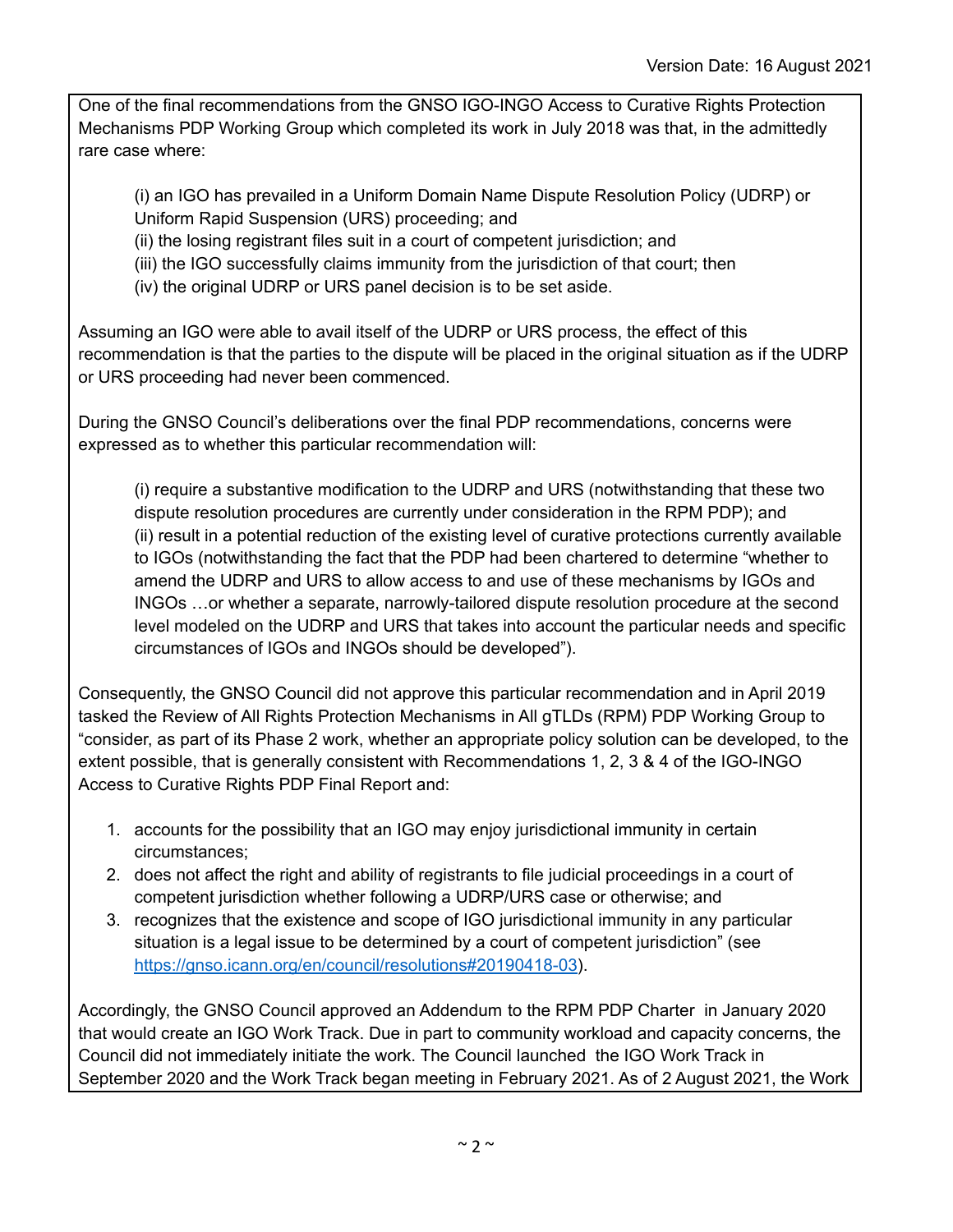Track has held twenty-nine (29) weekly calls and has reached a point in its deliberations where it is preparing to draft preliminary recommendations to be published for Public Comment.

Although the Council approved the RPMs Phase 1 Final Report in January 2021, to date Phase 2 of the RPM PDP has not yet been launched, pending a review of the PDP Charter to address concerns raised by the Phase 1 Working Group. As a result, while the IGO Work Track has been making steady progress, procedurally it is not attached to a PDP Working Group. Following consideration of the available procedural options and based on the fact that the GNSO Council believes that the fundamental requirement for an EPDP has been fulfilled in this case , the GNSO Council initiated this EPDP in order to ensure that the former Work Track is able to make Consensus Policy recommendations in accordance with the ICANN Bylaws and GNSO Operating Procedures.

# **Scope & Charter Questions**

This EPDP will focus exclusively on the specific issue described in the Problem Statement above.

This EPDP is structured to encourage balanced participation from interested groups within the ICANN community; in particular, from affected IGOs.

The EPDP team will work in accordance with the timeline, work plan, deliverables and methodologies outlined in this Charter.

The EPDP team is expected to take into account the review of the relevant historical documentation and prior community work conducted by the IGO-INGO Access to Curative Rights Protection Mechanisms PDP Working Group (see Sections 3.1 and 3.2 of the PDP Final [Report](https://gnso.icann.org/sites/default/files/file/field-file-attach/igo-ingo-crp-access-final-17jul18-en_0.pdf)), relevant GAC Advice, the 31-October-2016 letter from IGO Legal Counsels to Council Leadership, the external legal expert opinion commissioned by the PDP Working Group (Annex F), and the IGO Small Group Proposal (Annex D). In order to avoid, to the extent possible, re-opening or re-visiting the policy recommendations, the GNSO Council instructs the EPDP team to base its recommendations on its analysis of the materials cited in this paragraph, and its deliberations as to whether there is a need to develop appropriate policy recommendations to address identified IGO needs in respect of the specific issue that was originally referred to the RPM PDP by the GNSO Council for consideration by the IGO Work Track.

The GNSO Council further instructs the EPDP team to take into account and continue the deliberations of the IGO Work Track to date, and the GNSO Council confirms that the establishment of this EPDP is a procedural matter that should not be used to re-open or re-visit conclusions and agreements that may have been reached by the IGO Work Track. .

#### **Deliverables:**

The EPDP team shall respect the timelines and deliverables as outlined in  $\Delta n$ nex  $\Delta$  and [Annex](https://www.icann.org/resources/pages/governance/bylaws-en/#annexA) A-1 of the ICANN Bylaws, the EPDP [Manual](https://gnso.icann.org/sites/default/files/file/field-file-attach/annex-4-epdp-manual-24oct19-en.pdf), and the PDP [Manual.](https://gnso.icann.org/sites/default/files/file/field-file-attach/annex-2-pdp-manual-24oct19-en.pdf)

For the avoidance of doubt, the following sections of the PDP Manual shall not apply to an EPDP: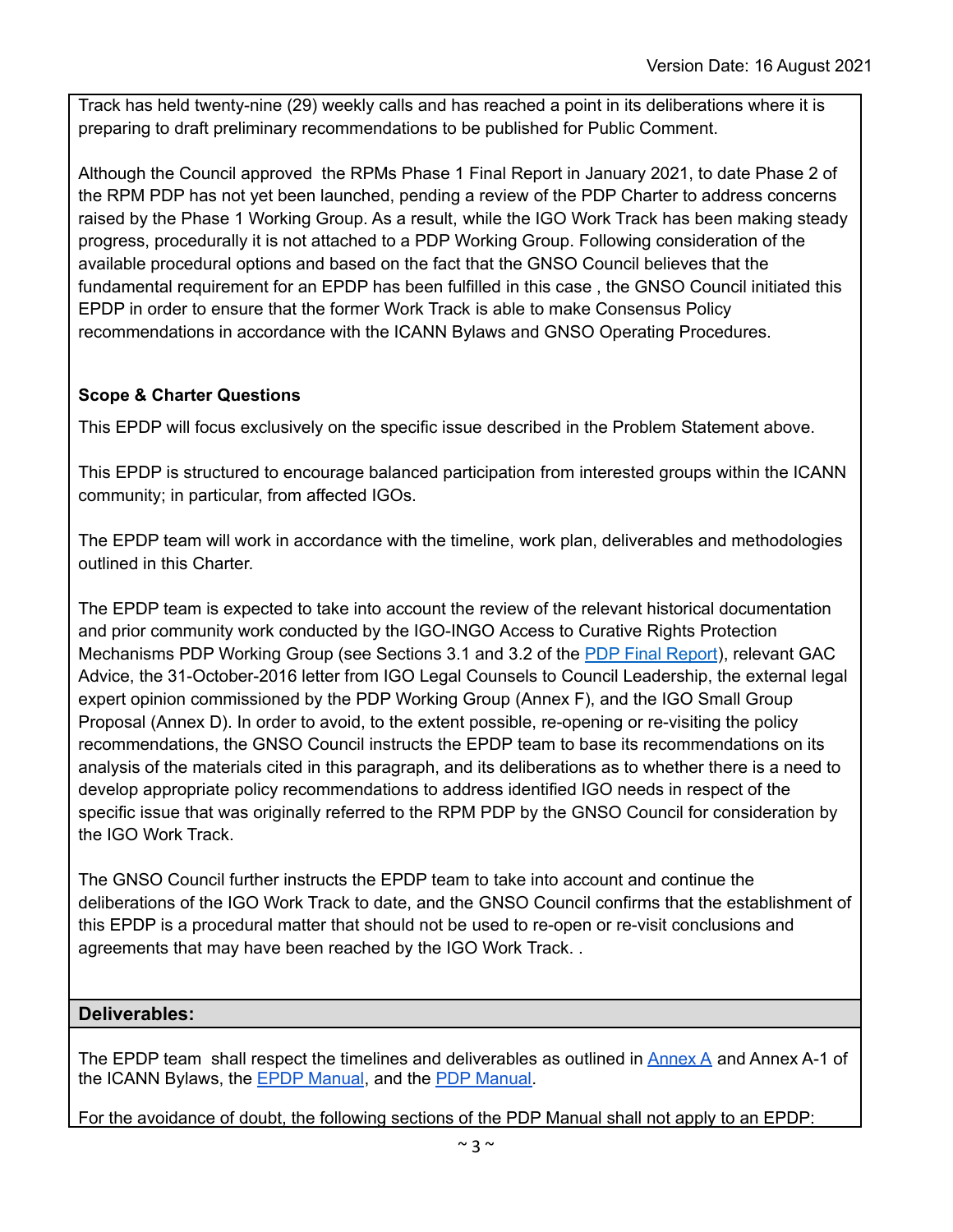- Section 2 (Requesting an Issue Report);
- Section 4 (Recommended Format of Issue Report Requests);
- Section 5 (Creation of the Preliminary Issue Report);
- Section 6 (Public Comment on the Preliminary Issue Report): and
- Section 7 (Initiation of the PDP)

Except as otherwise expressly modified or excluded herein, all other provisions of the PDP Manual shall apply in full to an EPDP, including without limitation the publication of an Initial Report for public comments. In the event of a conflict in relation to an EPDP between the provisions of the PDP Manual and the specific provisions in the EPDP Manual, the provisions herein shall prevail.

As its first deliverable, the EPDP team is expected to deliver to the GNSO Council a **work plan**, in addition to other project management products that help plan, guide, track, and report the progress of the EPDP team from start to finish, and include the necessary data and information to help the GNSO Council assess the progress of the WG. See more details in Section III. of this charter.

At the minimum, the EPDP team shall complete the following deliverables:

- An Initial Report which includes preliminary recommendations that stem from the Problem Statement as noted in the "Mission and Scope" section of this Charter, as well as any other related items within its scope that were considered and deliberated upon by the EPDP team. To the extent possible, the EPDP shall consult with ICANN org and Contracted Parties to ensure that its draft final recommendations are operationally and technically feasible.
- A **Final Report** following review of Public Comments submitted for the Initial Report.

The EPDP team has the discretion to produce additional outputs or deliverables for Public Comment opportunities as it deems appropriate.

Furthermore, the EPDP team should identify **a set of metrics** to measure the effectiveness of the policy recommendations. The identification, attainment, and analysis of metrics/data should be based on how they address the needs and challenges identified by the EPDP team in developing policy recommendations under this Charter. Current state baselines of the policy and initial benchmarks shall also be identified. Metrics may include but not limited to:

- ICANN Compliance data;
- UDRP and URS provider reports and other industry metric sources;
- Community input via Public Comment;
- Surveys or studies.

If the EPDP team concludes with **any recommendations**, the EPDP team should also provide a high-level framework or **implementation guidance** to the subsequent policy Implementation Review Team for their consideration when implementing the recommendations after the ICANN Board adoption.

#### **Data and Metric Requirements:**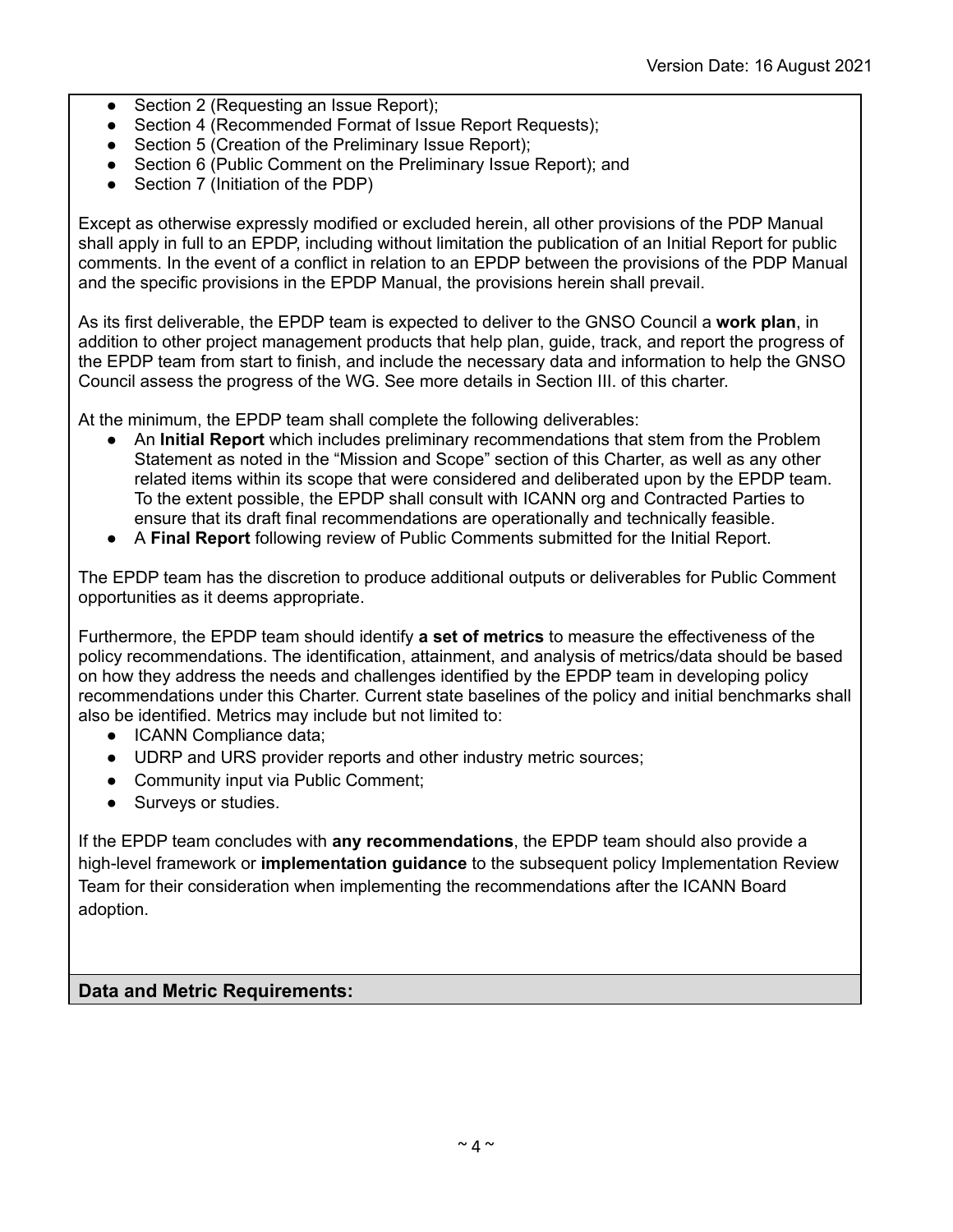Define the policy goals for the proposed policy change and the metrics that will measure the goals

- 1. Determine the policy goals for this exercise, within the parameters set by the Problem Statement.
- 2. If appropriate, determine a set of questions which, when answered, provide the insight necessary to achieve the policy goals.
- 3. If appropriate, determine the types of data that may assist the EPDP team in better scoping the issues, identify whether the data can be collected within the EPDP timeframe, and assemble or substitute information that can be analyzed to help answer each question.
- 4. Determine a set of metrics which can be applied to the data, analysis, and achievement of policy objectives. Collect this data to the extent feasible, and determine a process for ongoing metric analysis and program evaluation to measure success of this policy process.

(The [Hints](http://gnso.icann.org/en/council/procedures/hints-tips) and Tips page on the GNSO website contains more details on use of data and metrics.]

# **Section III: Project Management**

# **Work Product Requirement:**

The EPDP leadership, in collaboration with support staff and the GNSO Council liaison, shall use a standard set of project management work products that help plan, guide, track, and report the progress of the EPDP team from start to finish. These reports should include the necessary data and information to assess the progress of the EPDP team. These work products include but are not limited to:

- Work Plan
- Summary Timeline
- Project Situation Report
- Project Plan
- Action Items

See the full suite of work products in the GNSO Project Work [Product](https://gnso.icann.org/sites/default/files/file/field-file-attach/pdp-3-11-12-16-project-work-product-catalog-10feb20-en.pdf) Catalog.

Typically, an EPDP team is expected to deliver its work plan to the GNSO Council as its first deliverable. In this specific case, the EPDP team should adopt the existing work plan being used by the IGO Work Track, and as amended by the Project Change Request submitted to the GNSO Council in July of 2021.

# **Project Status & Condition Assessment:**

The EPDP leadership, in collaboration with support staff and the GNSO Council liaison, shall assess the Status and Condition of the project at least once a month. Such frequency is required in preparation for the GNSO Council monthly meeting, where At-Risk or In-Trouble projects are subject to review by GNSO Council leadership, and in some instances may be deliberated by the full GNSO Council.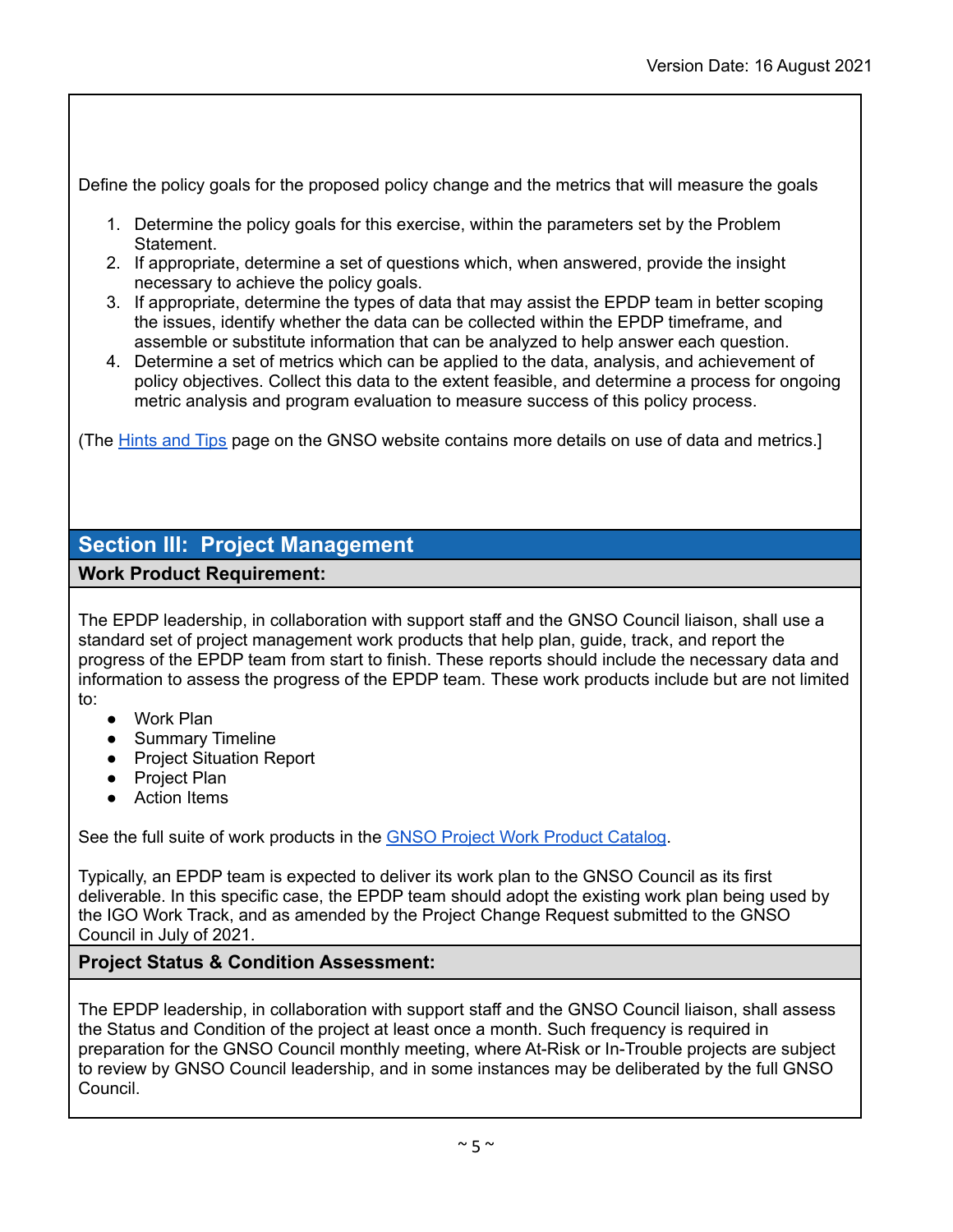The EPDP leadership, in collaboration with support staff and the GNSO Council Liaison, shall use an [escalation](https://gnso.icann.org/en/council/pdp-3-11-project-status-condition-change-procedure-flowchart-10feb20-en.pdf) procedure, which defines specific conditions that trigger the execution of a repeatable mitigation plan. The objective of this exercise is to return the project to an acceptable state ultimately achieving its planned outcomes.

#### Additional Reporting Instructions:

The EPDP chair must provide a written (at least quarterly) update to the GNSO Council.

All appointed Members are expected to provide regular progress reports to their appointing organizations, to ensure that any positional or voting directions are developed and received in a timely fashion.

In view of the Governmental Advisory Committee's (GAC) requests to engage with the GNSO Council on the topic of IGO protections, the GNSO liaison to the GAC is expected to provide regular progress reports to the GAC, to allow for any appropriate opportunities for the GAC and GNSO Council to engage in open and constructive discussion that may assist with the work (but does not supersede the role) of the EPDP or the GNSO Council as manager of the GNSO policy development process.

# **Project Change Request:**

The EPDP team shall submit a **Project Change [Request](https://gnso.icann.org/en/council/pdp-3-12-project-change-request-form-10feb20-en.pdf) (PCR) Form** to the GNSO Council when its deliverable and baseline delivery date are revised. The PCR shall include a rationale for why these changes were made, their impacts on the overall timeframe of the EPDP or any other interdependencies, and a proposed remediation plan.

The use of the PCR mostly occurs when primary deliverable dates are changed due to unforeseen or extreme circumstances. However, it can also be used to document changes in the deliverable requirements that may not have been identified in the chartering process.

When the PCR is required, it should be completed by the EPDP Chair and presented to the GNSO Council for approval.

# **Resources Tracking:**

The purpose of resource tracking is to allow a working group to deliver its work according to the work plan and be responsible for managing these resources.

For projects where dedicated funds are provided outside of budgeted policy activities, the EPDP team shall provide regular reports as to budget versus actual expenses using a GNSO-approved tool to allow for a better tracking of the use of resources and budget.

# **Section IV: Formation, Staffing, and Organization**

# **Working Group Model:**

**Working Group Model:** Representative + Observers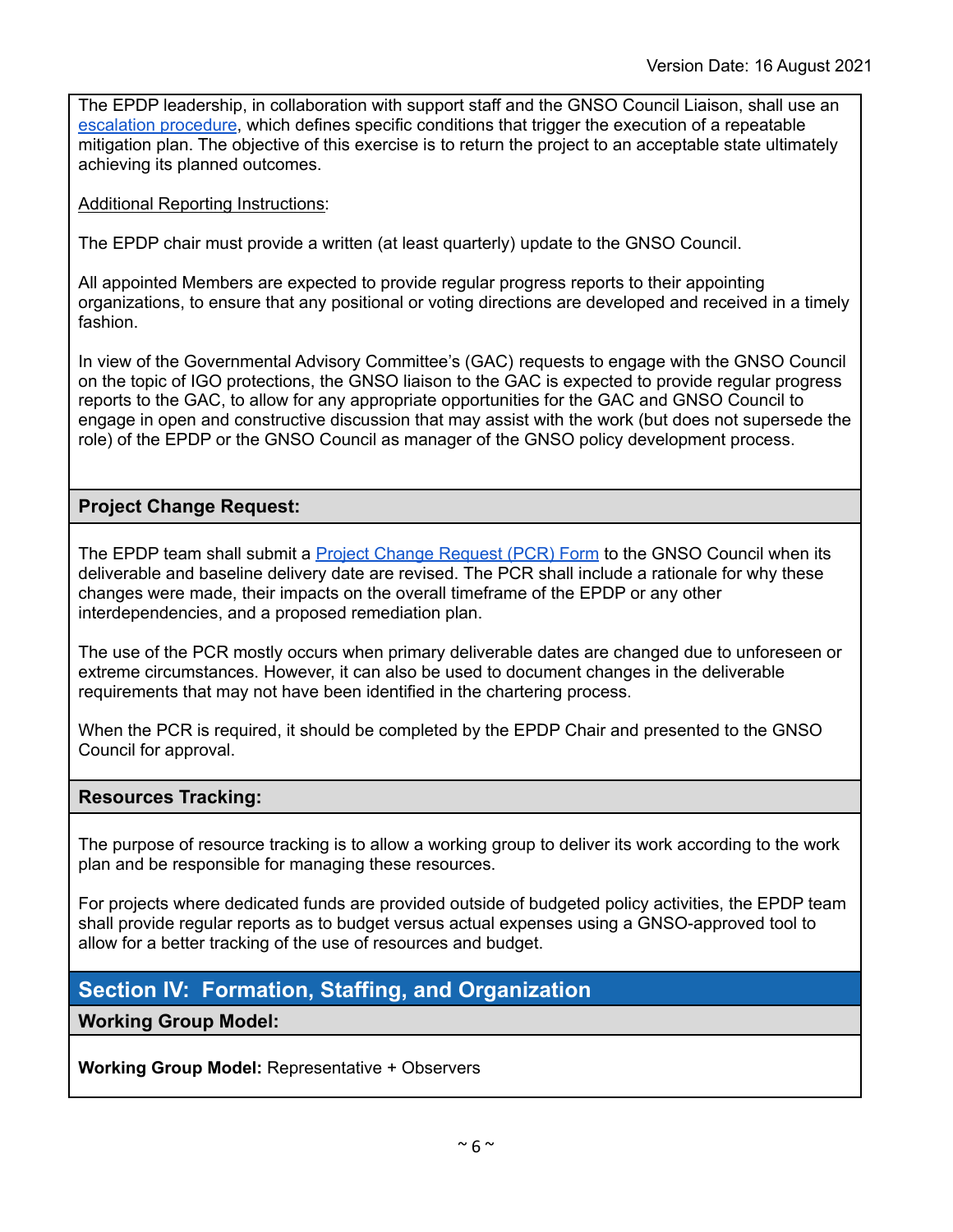**Rationale:** The "Representative + Observers" model is chosen to enable the EPDP to conduct and conclude its work in an efficient/effective manner while allowing for inclusive community participation. As this EPDP builds on existing work and is intended to conclude in an expeditious manner, Members must possess a level of expertise as detailed in the "Membership Criteria" section in this charter.

#### **Membership Structure:**

#### **Role Descriptions:**

● **EPDP Members:** Members are expected to commit to the Statement of Participation as well as participate in any EPDP Team consensus calls, as applicable. Members are required to represent the formal position of their appointing organization, not individual views or positions.

**EPDP Team Alternates:** Alternates are also expected to adhere to the Statement of Participation. An alternate will only participate if a Member is not available. Members and/or appointing organizations are expected to communicate in a timely manner to the EPDP Chair and/or the GNSO Secretariat the time period during which the alternate will replace a member. Alternates will be responsible for keeping up with all relevant EPDP WG deliberations to ensure they remain informed and can contribute when needed (when the Member is not available). As such, alternates will be subscribed to the mailing list as observers (apart from any time periods during which the alternate will be replacing a member. During that period, the alternate will also have mailing list posting rights). As noted, the ability to listen in real-time is expected to be made available to facilitate this process.

- **● EPDP Team Observers:** Anyone interested in this effort may join as an observer observers are subscribed to the mailing list on a read-only basis but are NOT able to post. Similarly, observers are NOT invited to participate in EPDP Team meetings. The ability to listen in real-time as well as recordings / transcripts of meetings will be available to observers.
- **● GNSO Council Liaison:** The GNSO Council shall appoint one (1) Liaison who is accountable to the GNSO. The GNSO Council Liaison must be a member of the Council, and the Council recommends that the Liaison should be a Council member and be able to serve during the life of this WG. Generally speaking, the liaison is expected to fulfill the liaison role in a neutral manner, monitor the discussions of the Working Group and assist/ inform the Chair and the EPDP Team as required.
- **● GNSO Council Liaison to the GAC:** In order to facilitate communications between the GNSO and the GAC on this topic, the currently appointed GNSO Council liaison to the GAC must be knowledgeable of the EPDP's status to be able to provide regular progress reports to the GAC.

#### **Membership Structure:**

The table below indicates the maximum number of Members and Alternates that groups may appoint.

| Group       | Member (up to) | Alternates (up to) |  |  |  |
|-------------|----------------|--------------------|--|--|--|
| <b>RySG</b> |                |                    |  |  |  |
| <b>RrSG</b> |                |                    |  |  |  |
| <b>CSG</b>  | ว              |                    |  |  |  |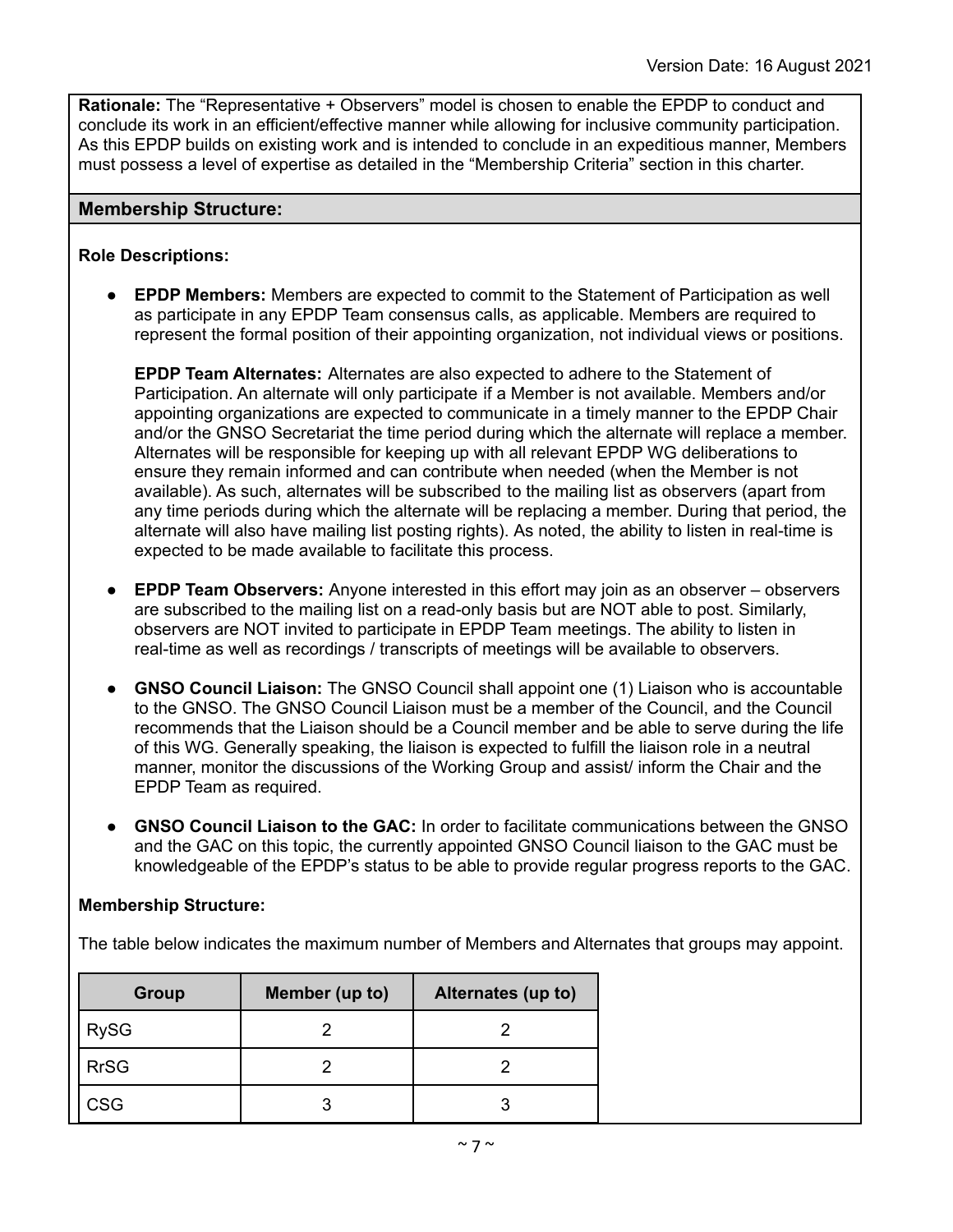| <b>NCSG</b>  | 3              | 3              |
|--------------|----------------|----------------|
| <b>ASO</b>   | $\overline{2}$ | $\overline{2}$ |
| ccNSO        | $\overline{2}$ | $\overline{2}$ |
| <b>ALAC</b>  | $\overline{2}$ | $\overline{2}$ |
| GAC          | $\overline{2}$ | $\overline{2}$ |
| <b>IGOs</b>  | $\overline{2}$ | $\overline{2}$ |
| <b>SSAC</b>  | $\overline{2}$ | $\overline{2}$ |
| <b>RSSAC</b> | $\overline{2}$ | $\overline{2}$ |

For the avoidance of doubt, it will be up to each SO, AC or GNSO Stakeholder Group to decide if it wishes to appoint any Members and Alternates.

Interested individuals may sign up as Observers to the EPDP. In accordance with GNSO custom and practice, Observers will not be able to participate in EPDP discussions, whether at meetings or on the mailing list. Observers will only be subscribed to the EPDP mailing list on a read-only basis (i.e., they cannot post to the list).

For the specific purposes of this EPDP, the GNSO Council will confirm with appointing groups that existing Members and Alternates for the IGO Work Track will continue in those same roles in this EPDP.

# **Membership Criteria:**

All Members (and Alternates when serving in place of the respective Member) of the EPDP must:

- Be responsible to their appointing organization, seeking input as necessary and keeping the appointing organization informed of progress;
- Agree to respect the GNSO EPDP and other applicable GNSO rules of procedure;
- Be willing to work, in good faith, toward consensus;
- Commit to Terms of Participation, to be set by the GNSO Council prior to the first meeting of the EPDP;
- Provide an updated Statement of Interest in accordance with Section 5 of the GNSO Operating Procedures; and
- Be available to actively contribute to the discussion and activities of the EPDP on an ongoing basis.

All Members of the EPDP should:

● Possess a working understanding of international intellectual property law, public international law, international arbitration or alternative dispute resolution.

(1) groups should endeavor to appoint representatives with the relevant knowledge/expertise as detailed; and

(2) where a group is not able to appoint representatives with the relevant knowledge/expertise, it should seek to contribute towards the balanced participation that is being sought, by appointing representatives with specific skillsets that otherwise facilitates an effective policy outcome (e.g.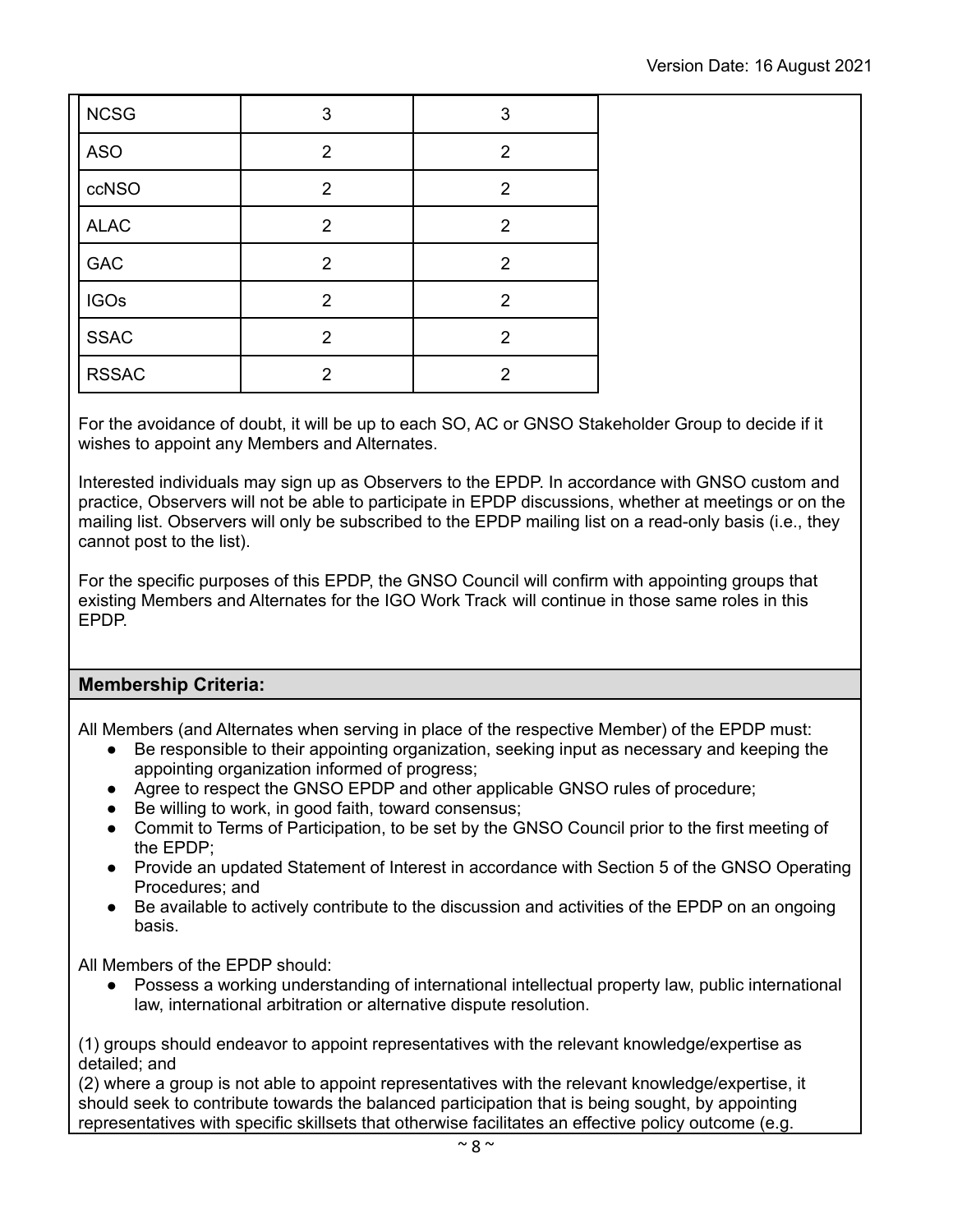professional experience in an IGO/international NGO environment, relevant practical experience with complex policy issues, expertise in consensus-building and/or facilitation, etc.)

#### **Leadership Structure:**

For the specific purposes of this EPDP, the GNSO Council will confirm with the Chair of the IGO Work Track that they will continue as the single, qualified EPDP Chair.

The IGO Work Track Chair selection was subject to the following process and requirements and will apply equally to this EPDP: "The Expressions of Interest will be widely solicited for a neutral and independent Chair. The call for Expressions of Interest must include: (i) clear criteria relating to knowledge, expertise, skills and experience that the GNSO Council believes is necessary for the Chair; and (ii) a list of expected responsibilities (including the anticipated time commitment) of the Chair. Past and current members of SOACs, GNSO Stakeholder Groups and Constituencies will be eligible to apply, but if appointed he/she must expressly acknowledge his/her willingness and ability to act as an impartial Chair.

The Chair does not count as a Member of the Work Track and does not vote or participate in consensus calls other than to preside over the discussions and outcomes.

The GNSO Council may appoint a Vice-Chair to assist the Chair with managing the work of the group. The Vice-Chair may be appointed from amongst the then-current Work Track Membership, although this is not necessary. Alternatively, the Work Track Chair and Membership may elect to appoint a Vice Chair or Co-Vice Chairs to assist the Chair in managing the work of the group.

The GNSO Council may, in addition to the provisions in the GNSO Working Group Guidelines describing the role and expectations of a Working Group Chair, specify other responsibilities and obligations for the Chair, Vice-Chair (if any) and GNSO Council Liaison."

The Expressions of Interest for the IGO Work Track is available here: <https://www.icann.org/en/system/files/files/eoi-igo-work-track-chair-26oct20-en.pdf>

#### **Support Staff:**

The ICANN Staff assigned to the WG will fully support the work of the EPDP as requested by the Chair including meeting support, document drafting, editing and distribution and other substantive contributions when deemed appropriate.

Staff assignments to the Working Group:

- ICANN policy staff members
- GNSO Secretariat

In addition, regular participation of and consultation with other ICANN Org departments may be needed to ensure timely input on issues that may require ICANN org input such as implementation-related queries.

The standard WG roles, functions & duties shall be applicable as specified in Section 2.2 of the Working Group Guidelines.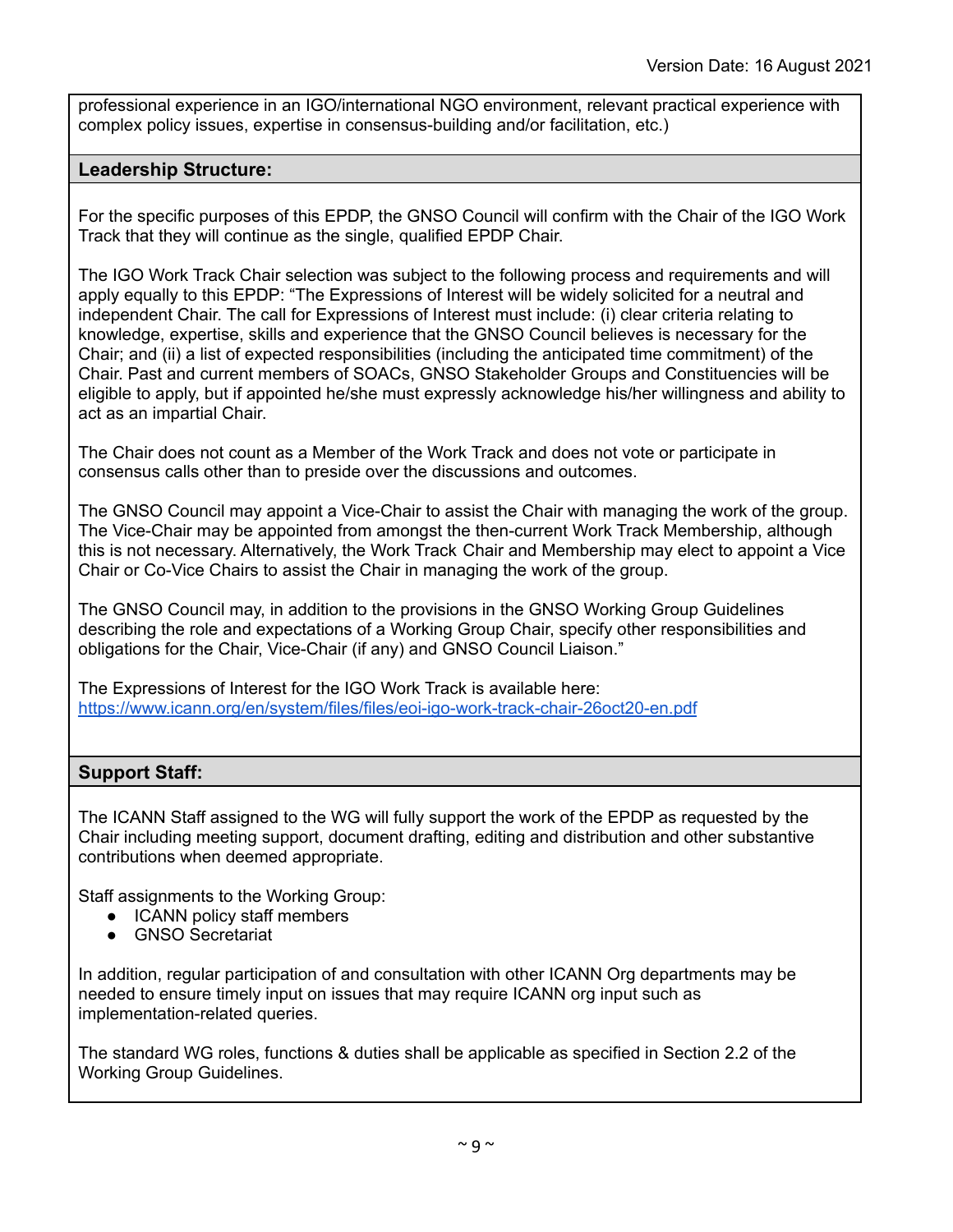# **Section V: Rules of Engagement**

# **Statements of Interest (SOI) Guidelines:**

Each member of the EPDP is required to submit an SOI in accordance with Section 5 of the GNSO Operating Procedures.

#### **Statement of Participation:**

Each Member or Alternate of the EPDP on Specific Curative Rights Protections for Intergovernmental Organizations must acknowledge and accept the Statement of Participation (as provided below), including ICANN's Expected [Standards](http://www.icann.org/transparency/acct-trans-frameworks-principles-10jan08.pdf) of Behavior, before he/she can participate in the EPDP.

#### **Statement of Participation**

As a Member or Alternate of the Curative Rights Protections for Intergovernmental Organizations Expedited Policy Development Process Working Group:

- I agree to genuinely cooperate with fellow Members of the EPDP to deliberate the issues outlined in the Problem Statement. Where there are areas of disagreement, I will commit to work with others to reach a compromise position to the extent that I am able to do so;
- I acknowledge the remit of the GNSO to develop consensus policies for generic top level domains. As such, I will abide by the recommended working methods and rules of engagement as outlined in the Charter, particularly as it relates to rules in GNSO [Working](https://gnso.icann.org/en/council/procedures) Group [Guidelines](https://gnso.icann.org/en/council/procedures);
- I will treat all Members of the EPDP with civility both face-to-face and online, and I will be respectful of their time and commitment to this effort. I will act in a reasonable, objective, and informed manner during my participation in this EPDP and will not disrupt the work of the EPDP in bad faith;
- I will make best efforts to regularly attend all scheduled meetings and send apologies in advance when I am unable to attend. I will take assignments allocated to me during the course of the EPDP seriously and complete these within the requested timeframe.
- I agree to act in accordance with ICANN Expected [Standards](https://www.icann.org/resources/pages/expected-standards-2016-06-28-en) of Behavior, particularly as they relate to:
	- o Acting in accordance with, and in the spirit of, ICANN's mission and core values as provided in [ICANN's](https://www.icann.org/resources/pages/governance/bylaws-en) Bylaws;
	- o Listening to the views of all stakeholders and working to build consensus; and
	- o Promoting ethical and responsible behavior;
- I agree to adhere to any applicable conflict of interest policies and the Statement of Interest (SOI) Policy within the GNSO Operating [Procedures,](https://gnso.icann.org/en/council/procedures) especially as it relates to the completeness, accuracy, and timeliness of the initial completion and maintenance of my SOI; and
- I agree to adhere to the ICANN Community [Anti-Harassment](https://www.icann.org/resources/pages/community-anti-harassment-policy-2017-03-24-en) Policy and Terms of [Participation](https://www.icann.org/resources/pages/community-anti-harassment-policy-2017-03-24-en) and Complaint Procedures.

As a Member of the EPDP on Specific Curative Rights Protections for Intergovernmental Organizations:

● I understand reaching consensus does not mean that I am unable to fully represent the views of myself or the organization I represent. I will abide by the recommended working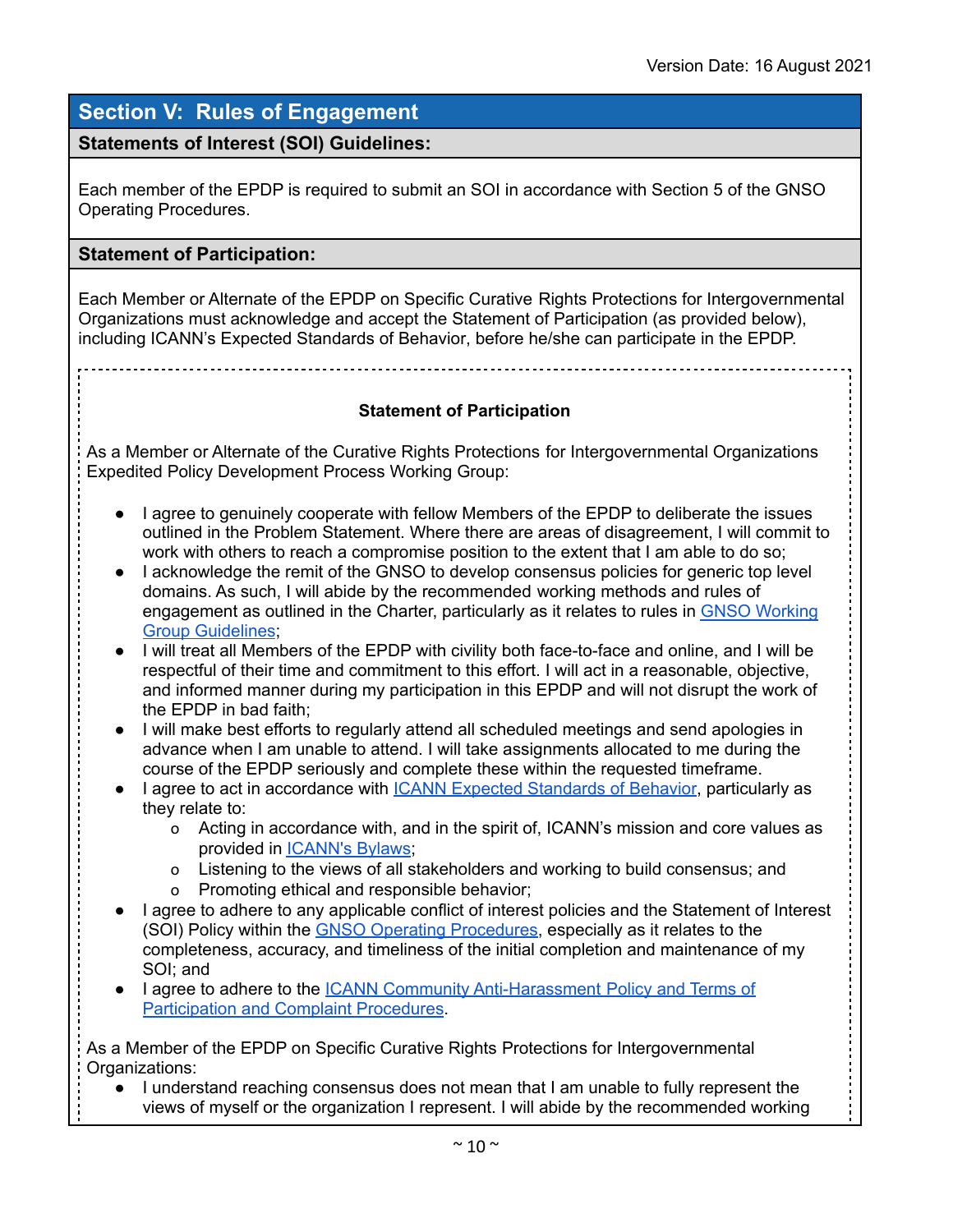methods and rules of engagement as outlined in the Charter, particularly as it relates to designating consensus in GNSO Working Group [Guidelines](https://gnso.icann.org/en/council/procedures).

I acknowledge and accept that this Statement of Participation, including ICANN's Expected Standards of Behavior, is enforceable and any individual serving in a Chair role (such as Chair, Co-Chair, or Acting Chair or Acting Co-Chair) of the EPDP and GNSO Council Leadership Team have the authority to restrict my participation in the Working Group in the event of non-compliance with any of the above.

#### **Problem/Issue Escalation & Resolution Process:**

The problem/issue escalation & resolution process within the WG is provided in Sections 3.4 and 3.5 of the Working Group Guidelines. WG members should also reference the Guidelines [Concerning](https://gnso.icann.org/sites/default/files/file/field-file-attach/pdp-3-15-icann-resources-conflict-resolution-mediation-10feb20-en.pdf) ICANN Org [Resources](https://gnso.icann.org/sites/default/files/file/field-file-attach/pdp-3-15-icann-resources-conflict-resolution-mediation-10feb20-en.pdf) for Conflict Resolution and Mediation.

#### **Formal Complaint Process:**

The formal complaint process within the WG is provided in Section 3.7 of the Working Group Guidelines. Further details regarding the formal complaint process are included in the [Clarification](https://gnso.icann.org/sites/default/files/file/field-file-attach/pdp-3-9-clarification-complaint-process-10feb20-en.pdf) to Complaint Process in GNSO Working Group [Guidelines](https://gnso.icann.org/sites/default/files/file/field-file-attach/pdp-3-9-clarification-complaint-process-10feb20-en.pdf) document.

The formal complaint process may be modified by the GNSO Council at its discretion.

# **Section VI: Decision Making Methodologies**

**Consensus Designation Process:**

Section 3.6 of the GNSO Working Group Guidelines, as included below, provides the standard consensus-based methodology for decision making in GNSO WGs.

For consensus building purposes, the WG Leadership, WG Members, and GNSO Council Liaison are expected to review the [Consensus](https://go.icann.org/consensus) Playbook which provides practical tools and best practices to bridge differences, break deadlocks, and find common ground within ICANN processes; potential training related to the Consensus Playbook may be provided for WG Leadership, Members, and GNSO Council Liaison.

# **3.6 Standard Methodology for Making Decisions**

The Chair will be responsible for designating each position as having one of the following designations:

- **Full consensus** when no one in the group speaks against the recommendation in its last readings. This is also sometimes referred to as **Unanimous Consensus.**
- **Consensus** a position where only a small minority disagrees, but most agree. *[Note: For those that are unfamiliar with ICANN usage, you may associate the definition of 'Consensus' with other definitions and terms of art such as rough consensus or near consensus. It should be noted, however, that in the case of a GNSO PDP originated Working Group, all reports, especially Final Reports, must restrict themselves to the term 'Consensus' as this may have legal implications.]*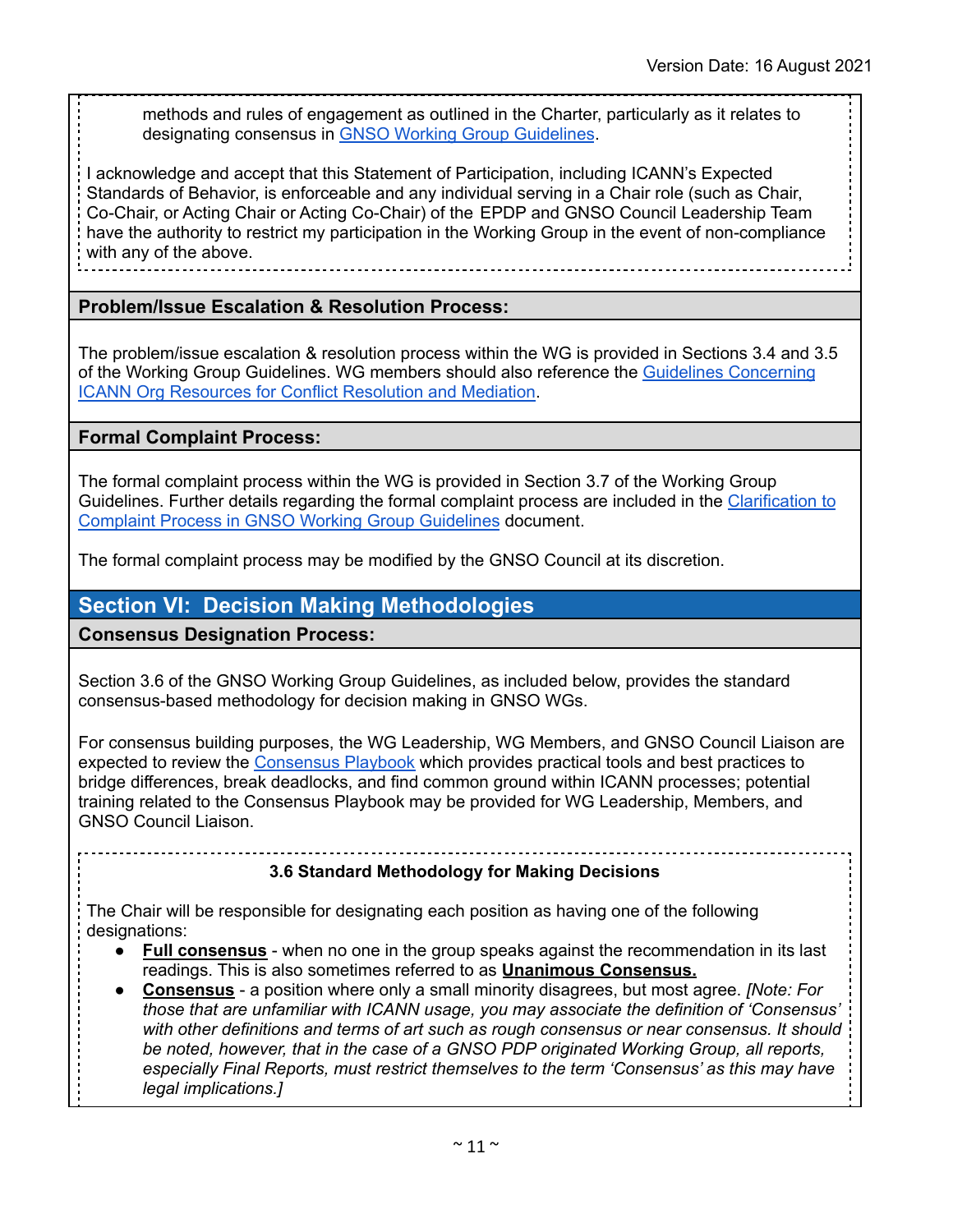- **Strong support but significant opposition** a position where, while most of the group supports a recommendation, there are a significant number of those who do not support it.
- **Divergence** (also referred to as **No Consensus**) a position where there isn't strong support for any particular position, but many different points of view. Sometimes this is due to irreconcilable differences of opinion and sometimes it is due to the fact that no one has a particularly strong or convincing viewpoint, but the members of the group agree that it is worth listing the issue in the report nonetheless.
- **Minority View** refers to a proposal where a small number of people support the recommendation. This can happen in response to a **Consensus**, **Strong support but significant opposition**, and **No Consensus;** or, it can happen in cases where there is neither support nor opposition to a suggestion made by a small number of individuals.

In cases of **Consensus**, **Strong support but significant opposition**, and **No Consensus**, an effort should be made to document that variance in viewpoint and to present any **Minority View** recommendations that may have been made. Documentation of **Minority View** recommendations normally depends on text offered by the proponent(s). In all cases of **Divergence,** the WG Chair should encourage the submission of minority viewpoint(s).

The recommended method for discovering the consensus level designation on recommendations should work as follows:

- i. After the group has discussed an issue long enough for all issues to have been raised, understood and discussed, the Chair, or Co-Chairs, make an evaluation of the designation and publish it for the group to review.
- ii. After the group has discussed the Chair's estimation of designation, the Chair, or Co-Chairs, should reevaluate and publish an updated evaluation.
- iii. Steps (i) and (ii) should continue until the Chair/Co-Chairs make an evaluation that is accepted by the group.
- iv. In rare case, a Chair may decide that the use of polls is reasonable. Some of the reasons for this might be:
	- o A decision needs to be made within a time frame that does not allow for the natural process of iteration and settling on a designation to occur.
	- $\circ$  It becomes obvious after several iterations that it is impossible to arrive at a designation. This will happen most often when trying to discriminate between **Consensus** and **Strong support but Significant Opposition** or between **Strong support but Significant Opposition** and **Divergence.**

Care should be taken in using polls that they do not become votes. A liability with the use of polls is that, in situations where there is **Divergence** or **Strong Opposition**, there are often disagreements about the meanings of the poll questions or of the poll results.

Based upon the WG's needs, the Chair may direct that WG participants do not have to have their name explicitly associated with any Full Consensus or Consensus view/position. However, in all other cases and in those cases where a group member represents the minority viewpoint, their name must be explicitly linked, especially in those cases where polls where taken.

Consensus calls should always involve the entire Working Group and, for this reason, should take place on the designated mailing list to ensure that all Working Group members have the opportunity to fully participate in the consensus process. It is the role of the Chair to designate which level of consensus is reached and announce this designation to the Working Group. Member(s) of the Working Group should be able to challenge the designation of the Chair as part of the Working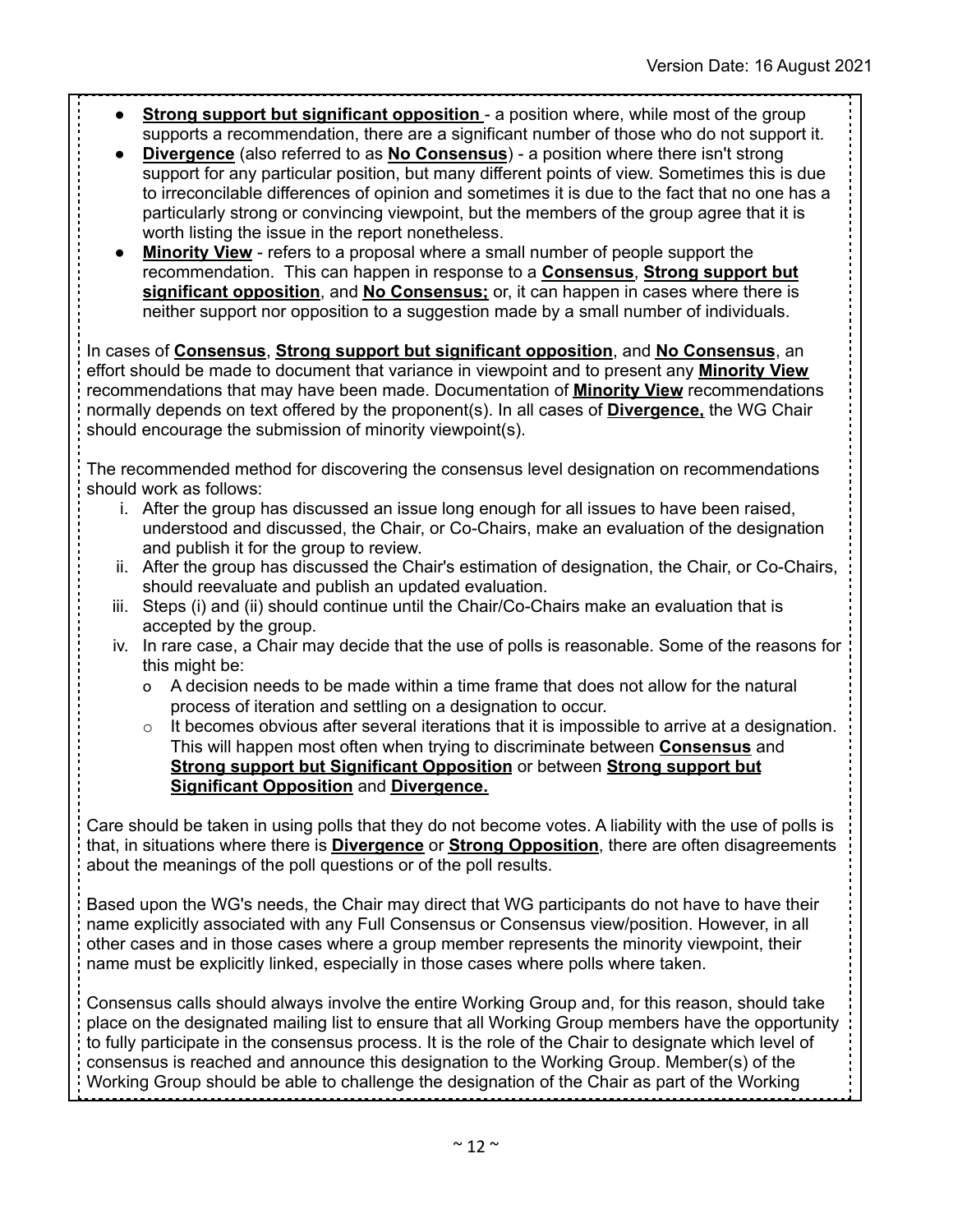Group discussion. However, if disagreement persists, members of the WG may use the process set forth below to challenge the designation.

If several participants<sup>1</sup> in a WG disagree with the designation given to a position by the Chair or any other consensus call, they may follow these steps sequentially:

- 1. Send email to the Chair, copying the WG explaining why the decision is believed to be in error.
- 2. If the Chair still disagrees with the complainants, the Chair will forward the appeal to the CO liaison(s). The Chair must explain his or her reasoning in the response to the complainants and in the submission to the liaison. If the liaison(s) supports the Chair's position, the liaison(s) will provide their response to the complainants. The liaison(s) must explain their reasoning in the response. If the CO liaison disagrees with the Chair, the liaison will forward the appeal to the CO. Should the complainants disagree with the liaison support of the Chair's determination, the complainants may appeal to the Chair of the CO or their designated representative. If the CO agrees with the complainants' position, the CO should recommend remedial action to the Chair.
- 3. In the event of any appeal, the CO will attach a statement of the appeal to the WG and/or Board report. This statement should include all of the documentation from all steps in the appeals process and should include a statement from the  $CO<sup>2</sup>$ .

# **Who Can Participate in Consensus Designation:**

Consensus calls or decisions are limited to Members who may consult as appropriate with their respective appointing organizations. However, for the purpose of assessing consensus, groups that do not fulfil their maximum membership allowance should not be disadvantaged.

The WG Chair shall ensure that all perspectives are appropriately taken into account in assessing Consensus designations on the final recommendations.

Unless otherwise specified in this Charter, the GNSO Working Group Guidelines apply in full and Consensus designations are therefore the responsibility of the Work Group Chair and are to be made in accordance with the consensus levels described in Section 3.6 of the Working Group Guidelines.

# **Termination or Closure of Working Group:**

Typically, the WG will close upon the delivery of its last Final Report, unless assigned additional tasks or follow-up by the GNSO Council.

The GNSO Council may terminate or suspend the WG prior to the publication of its last Final Report for significant cause such as changing or lack of community volunteers, the planned outcome for the project can no longer be realized, or when it is clear that no consensus can be achieved.

<sup>1</sup> Any Working Group member may raise an issue for reconsideration; however, a formal appeal will require that a single member demonstrates a sufficient amount of support before a formal appeal process can be invoked. In those cases where a single Working Group member is seeking reconsideration, the member will advise the Chair and/or liaison of their issue and the Chair and/or liaison will work with the dissenting member to investigate the issue and to determine if there is sufficient support for the reconsideration to initial a formal appeal process.

<sup>&</sup>lt;sup>2</sup> It should be noted that ICANN also has other conflict resolution mechanisms available that could be considered in case any of the parties are dissatisfied with the outcome of this process.